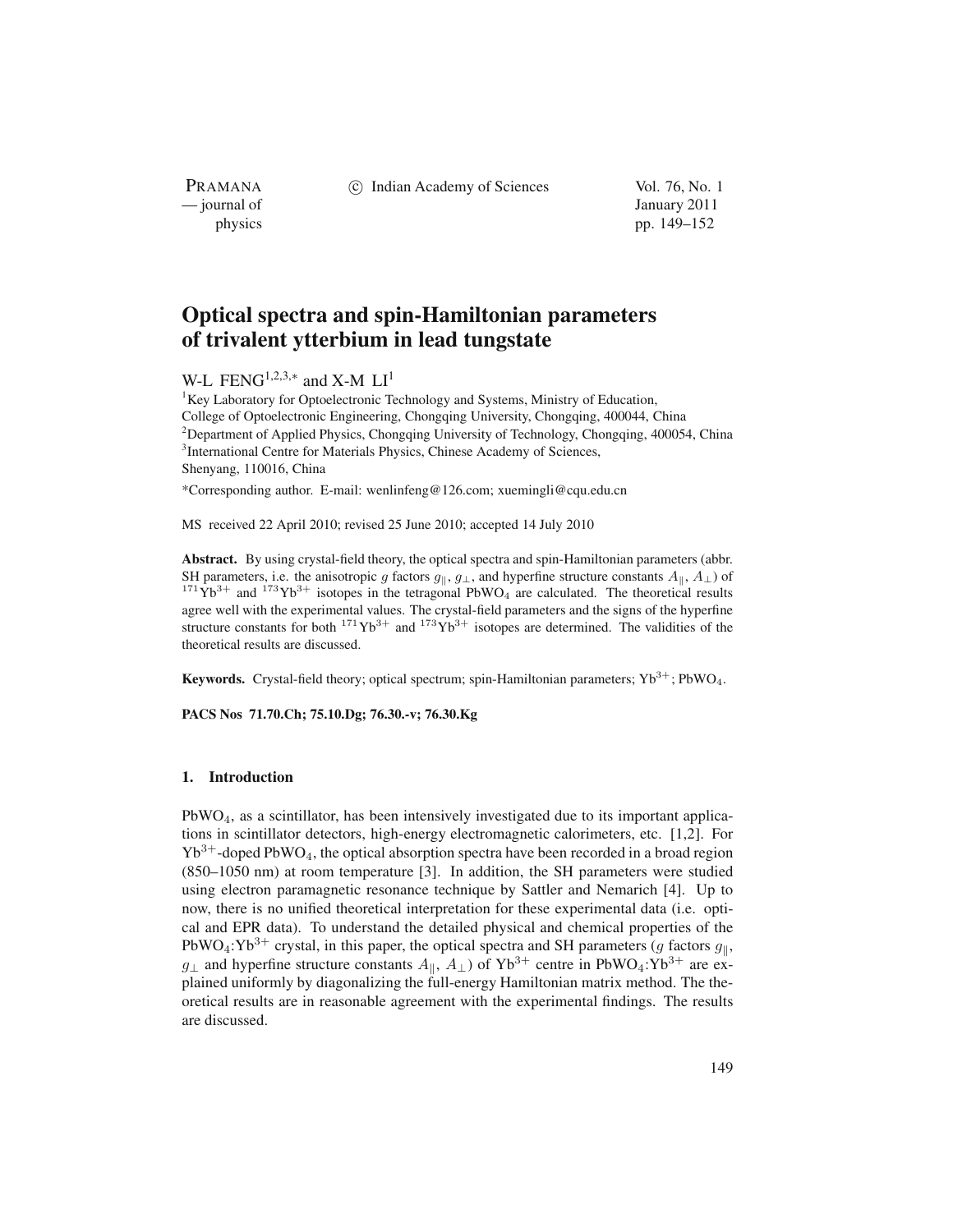*W-L Feng and X-M Li*

#### **2. Theoretical methods**

 $Yb^{3+}$  ion in PbWO<sub>4</sub> crystal occupies the Pb<sup>2+</sup> site and thus possesses a S<sub>4</sub> point symmetry. Because this point symmetry is very nearly  $D_{2d}$ , some reports [5–7] used  $D_{2d}$ symmetry as a good approximation to investigate the optical spectra and SH parameters for the rare-earth ions in the tetragonal scheelite-type structure crystals. For simplicity,  $D_{2d}$  symmetry is used here. In this case, Yb<sup>3+</sup> ion has the 4 $f^{13}$  electronic configuration with a  ${}^2F_{7/2}$  ground state and a  ${}^2F_{5/2}$  excited state. In a tetragonal crystal field, the ground state  ${}^{2}F_{5/2}$  will split into three Kramers doublets and the ground state  ${}^{2}F_{7/2}$  into four. Thus there are seven optical spectral band positions in  $PbWO_4$ : $Yb^{3+}$ . These energy levels of the Kramers doublets can be calculated by diagonalizing a  $14 \times 14$  energy Hamiltonian matrix of  $4f^{13}$  ion in a tetragonal symmetry,

$$
H = H_{\rm fr} + H_{\rm CF}(D_{2d}) + H_{\rm SO}(\zeta) + H_{\rm Ze} + H_{\rm hyper}
$$
 (1)

in which

$$
H_{\rm CF} = B_2^0 C_2^0 + B_4^0 C_4^0 + B_4^4 (C_4^4 + C_4^{-4}) + B_6^0 C_6^0 + B_6^4 (C_6^4 + C_6^{-4}).
$$
 (2)

 $H_{\text{fr}}$ ,  $H_{\text{CF}}$  and  $H_{\text{SO}}$  are the free ion, the crystal-field and the spin-orbit coupling terms, respectively. The  $C_k^q$  is the Racah spheric tensor operator. The crystal-field parameter  $R_q^q$  and spin-orbit coupling coefficient are regarded as empirical parameters. Here we  $B_k^q$  and spin-orbit coupling coefficient are regarded as empirical parameters. Here we<br>take  $\zeta \approx 2000 \text{ cm}^{-1}$  [7] and  $B_k^q$  as the adjustable parameters. For  $2S+1$ , a manifold the take  $\zeta \approx 2900 \text{ cm}^{-1}$  [7] and  $B_k^q$  as the adjustable parameters. For  $2^{S+1}L_J$  manifold, the Zeeman and hyperfine interaction terms  $H_{\text{Ze}}$  and  $H_{\text{hyper}}$  can be written as [8,9]

$$
H_{\text{Ze}} = g_J \mu_B J \cdot B,\tag{3}
$$

$$
H_{\text{hyper}} = P(N \cdot J) = PN_J N,\tag{4}
$$

where  $B$  is the external magnetic field intensity and  $P$  is the dipolar hyperfine structure constant. For the free Yb<sup>3+</sup> ion values,  $P(^{171}Yb^{3+}) \approx 392 \times 10^{-4}$  cm<sup>-1</sup> and  $P(^{173}\text{Yb}^{3+}) \approx -108 \times 10^{-4} \text{ cm}^{-1}$  [8]. They are obtained from [8,9]

$$
P = g_s g_N \beta \beta_N \langle r^{-3} \rangle \tag{5}
$$

in which  $\langle r^{-3} \rangle = 12.50$  a.u. and  $g_N = \mu / I$ . Here nuclear magneton  $\mu \approx 0.49188$ , nuclear spin  $I = 1/2$  for <sup>171</sup>Yb and  $\mu \approx -0.67755$ ,  $I = 5/2$  for <sup>173</sup>Yb, respectively [8,10,11].  $N_J$  is the diagonal matrix element for  ${}^{2S+1}L_J$  state and N is the equivalent operator [8,9]. Thus, from eqs. (1) to (5), the full-energy Hamiltonian matrix ( $14 \times 14$ ) has been established on the basis of the crystal-field theory. In addition, the matrix elements between different J-manifolds are included in eq. (1).

Diagonalizing the energy Hamiltonian matrix, the crystal-field energy levels can be obtained from the eigenvalues of this matrix and the SH parameters are computed from the following formulas [7,10]:

$$
g_{\parallel} = \frac{\Delta E_{\parallel}}{\mu_B B_{\parallel}}, \quad g_{\perp} = \frac{\Delta E_{\perp}}{\mu_B B_{\perp}}, \quad A_{\parallel} = \Delta E_{\parallel}', \quad A_{\perp} = \Delta E_{\perp}', \tag{6}
$$

150 *Pramana – J. Phys.,* **Vol. 76, No. 1**, **January 2011**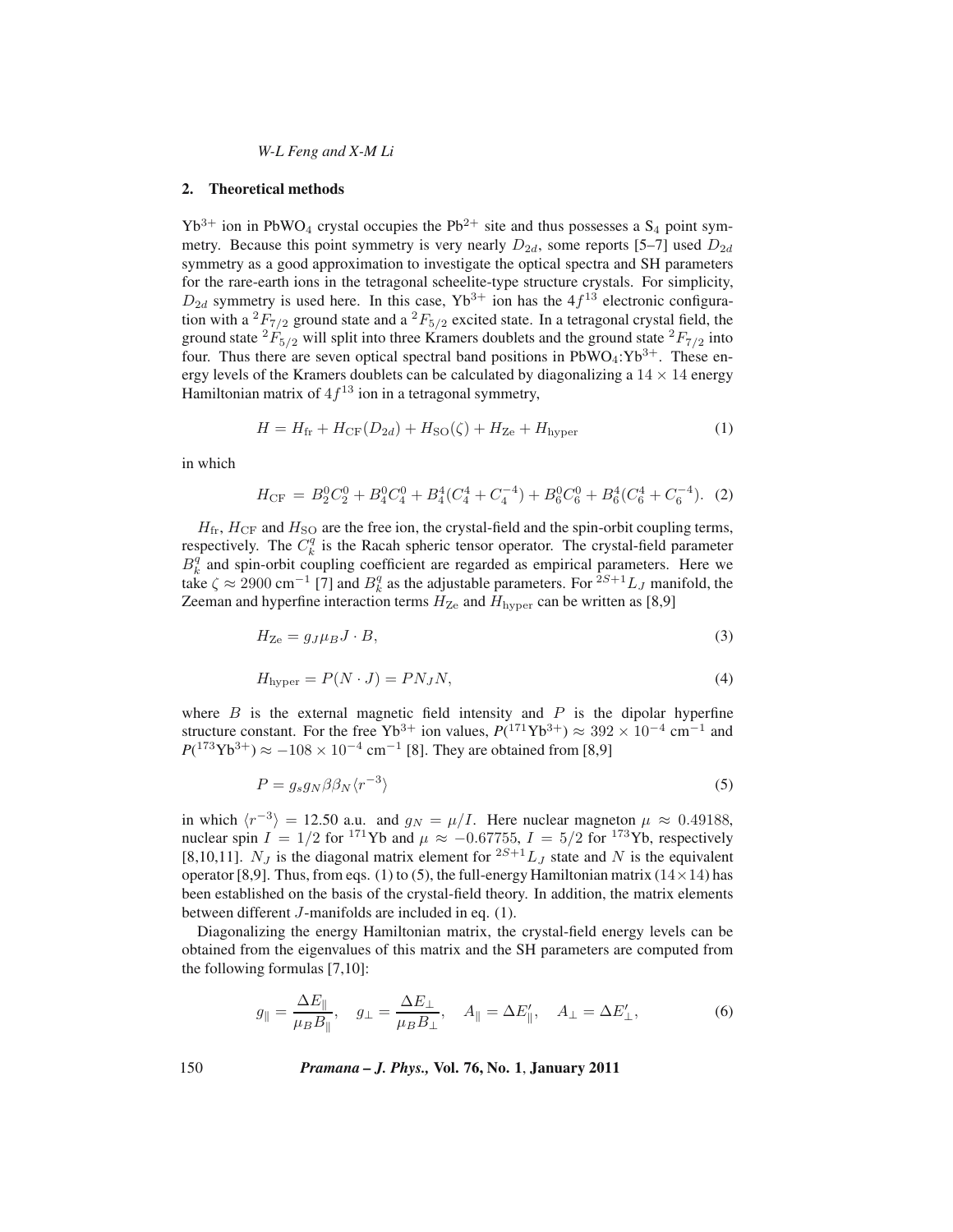### *Trivalent ytterbium in lead tungstate*

where Zeeman splitting energy level  $\Delta E(i)$  ( $i = ||$  or  $\bot$ ) can be obtained by the fullenergy Hamiltonian matrix under the external magnetic field  $B$  along  $Z$  (or  $X$ ) axis. The hyperfine splitting energy level  $\Delta E_i'$  represents the equivalent operator N of magnetic hyperfine structure along Z (or X) axis. Therefore, the unified calculations of all the hyperfine structure along  $Z$  (or  $X$ ) axis. Therefore, the unified calculations of all the optical spectra and SH parameters for  $Yb^{3+}$ -doped PbWO<sub>4</sub> can be achieved using the present theoretical model. By fitting the calculated crystal-field energy levels, g factors field parameters  $B_k^q$  for  $Yb^{3+}$  in PbWO<sub>4</sub> crystal have been determined and listed in table 1. The calculated optical spectra and SH parameters are compared with the ex-,  $g_{\perp}$  and hyperfine structure constants  $A_{\parallel}$ ,  $A_{\perp}$  to the experimental values, the crystaller and is not approximate  $R^q$  for  $Yb^{3+}$  in PbWO, crystal have been determined and listed in table 1. The calculated optical spectra and SH parameters are compared with the experimental data in tables 2 and 3.

**Table 1.** The crystal-field parameters  $B_k^q$  (in cm<sup>-1</sup>) for  $PbWO_4:Yb^{3+}$ .

| $B_2^0$<br>$B_6^0$<br>n-<br>408<br>$-800$<br>930<br>$-510$ | 550 |
|------------------------------------------------------------|-----|
|------------------------------------------------------------|-----|

**Table 2.** The optical spectra (or crystal-field energy levels, in cm−<sup>1</sup>) of  $PbWO_4:Yb^{3+}.$ 

|           | $^{2}F_{7/2}$ |                          |                          | $^{2}F_{5/2}$            |       |                          |       |
|-----------|---------------|--------------------------|--------------------------|--------------------------|-------|--------------------------|-------|
| Calc.     |               | 335                      | 428                      | 556                      | 10279 | 10468                    | 10712 |
| Expt. [3] |               | $\overline{\phantom{a}}$ | $\overline{\phantom{0}}$ | $\overline{\phantom{m}}$ | 10225 | $\overline{\phantom{0}}$ | 10718 |

**Table 3.** The spin-Hamiltonian parameters (*g* factors  $g_i$  and hyperfine structure constants  $A_i$ ,  $A_i$  is in unit of  $10^{-4}$  cm<sup>-1</sup>) for Yb<sup>3+</sup> ion in PbWO<sub>4</sub>.

|             | $g_{\parallel}$ | $g_{\perp}$ | $^{171}A_{\parallel}$ | $^{171}A_\perp$ | $^{173}A_{\parallel}$ | $^{173}$ A $_{\perp}$ |
|-------------|-----------------|-------------|-----------------------|-----------------|-----------------------|-----------------------|
| Calc.       | 0.6513          | 3.8914      | 156.6                 | 1024.0          | $-43.2$               | $-283.0$              |
| Expt. $[4]$ | 0.6513(1)       | 3.886(1)    | 160(1)                | 1024(1)         | $44.4^{\rm a}$        | $283.1^{\rm a}$       |

<sup>a</sup>The values are actually the absolute values.

# **3. Discussions**

(1) From table 2, the optical spectral band positions  $(^2F_{7/2}{}^{-2}F_{5/2}{}')$  are coincident with the observed values. Although some optical spectral bands are missing in the experiment, the two absorption spectra of PbWO<sub>4</sub>:  $Yb^{3+}$  are similar to those findings within 4f electronic shell in many other  $Yb^{3+}$ -doped isostructural crystals [7,12,13].

(2) In many experiments, the signs of the hyperfine structure constants  $A_i$  are often given as positive, so that the determination of the signs of  $A_i$  is a significant investigation

*Pramana – J. Phys.,* **Vol. 76, No. 1**, **January 2011** 151